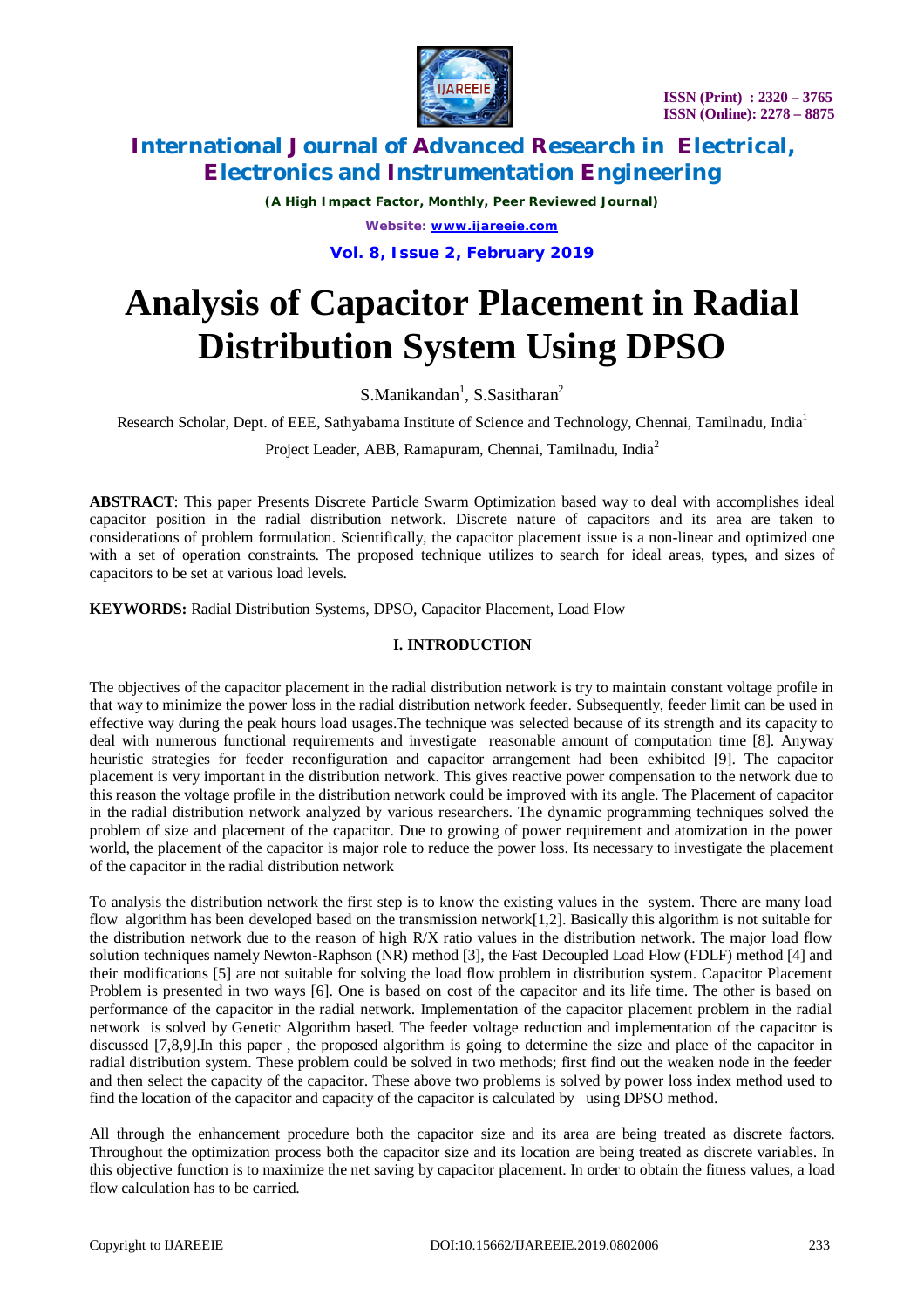

*(A High Impact Factor, Monthly, Peer Reviewed Journal)*

*Website: [www.ijareeie.com](http://www.ijareeie.com)*

#### **Vol. 8, Issue 2, February 2019**

#### **II. LOAD FLOW ANALYSIS**

A simple load flow method is used to find the placement capacitor in the radial distribution feeders.



Fig. 1 Circuit model of branch i

Fig. 1 shows a single line diagram of simple radial distribution system. The branch is marked as *i,* node *k* is represented sending end side and node *m* is represented by receiving end side *.* The voltage at k node is 1.0 p.u. The voltage at node m, can be written as

$$
Vm = Vk - Ii Zi
$$
 (1)

The branch 'i' real and reactive power loss can calculated as

$$
P_L = |I_i|^2 R_i \tag{2}
$$

$$
Q_L = |I_i|^2 X_i, \text{ for } i = 1, 2, \dots \text{nb}
$$
 (3)

The total real and reactive power loss of radial distribution system can be calculated as

$$
T_{PL} = \sum_{i=1}^{nb} P_{Li}
$$
 (4)

$$
T_{QL} = \sum_{i=1}^{nb} Q_{Li}
$$
 (5)

#### **III. MATHEMATICAL FORMULATION**

The main aim of this method is to reduce the cost of the capacitor and reduce the power loss by placing the capacitor in the proper place in the radial network,Also maintain the node voltage within the limit

#### *Objective function*

The objective function is:

| Max. SAV=K kinetic - K installation                   | (6)                 |
|-------------------------------------------------------|---------------------|
| Where,                                                | SAV= saving in (Rs) |
| K $kinetic$ = energy saving (kWH).                    |                     |
| K $inetic$ = Intallation cost of the capacitor.       |                     |
| (i) Energy saving (K <sub>kinetic</sub> ) is given by |                     |
| K $kinetic$ $\Delta$ K $kinetic$ $\times$ r           |                     |

\n
$$
(7)
$$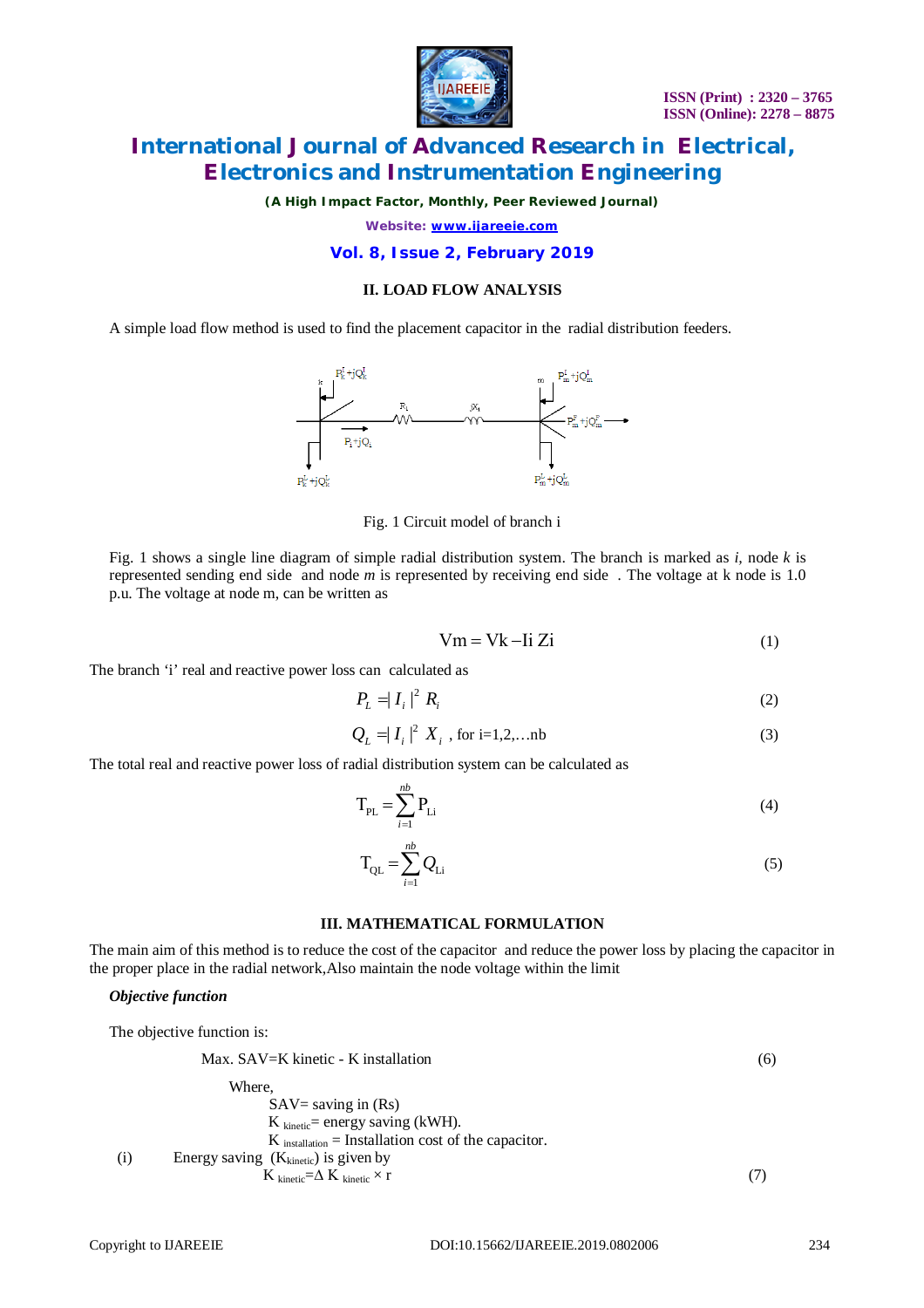

*(A High Impact Factor, Monthly, Peer Reviewed Journal)*

*Website: [www.ijareeie.com](http://www.ijareeie.com)*

#### **Vol. 8, Issue 2, February 2019**

Where,

 $\Delta K$ <sub>kinetic</sub> E = saving in energy loss.

 $=$  (Annual energy loss before installing the capacitor)  $-$  (Annual energy loss after installing capacitor).

 $r =$  rate of energy in Rs/kWH. (Taken as Rs.3/ kWH).

(ii) Cost of installation of capacitor  $(K_{\text{ installation}})$  is given as

K installation  $=Qc \times ICK$  installation  $\times$  IK installation (8)

Where

 $Qc = size of capacitor (kVAR).$ ICKinstallation=cost of capacitor/kVAR (Rs.200/kVAR)  $IK<sub>instanton</sub>$ =annual rate of cost of capacitor (taken as 0.2)

Practically, all the capacitor is grouped together to form a capacitor bank, its value is 150kVAR therefore, capacitor sizes are regarded as integer multiples of the standard size of one bank. The candidate node identification for the capacitor placement is explained in the following section.

#### **IV. IMPLEMENTATION OF DPSO**

Flow Chart for Optimal place and capacity of the Capacitor is shown in Fig.2



Fig.2 Flow Chart for Optimal placement and value of the Capacitor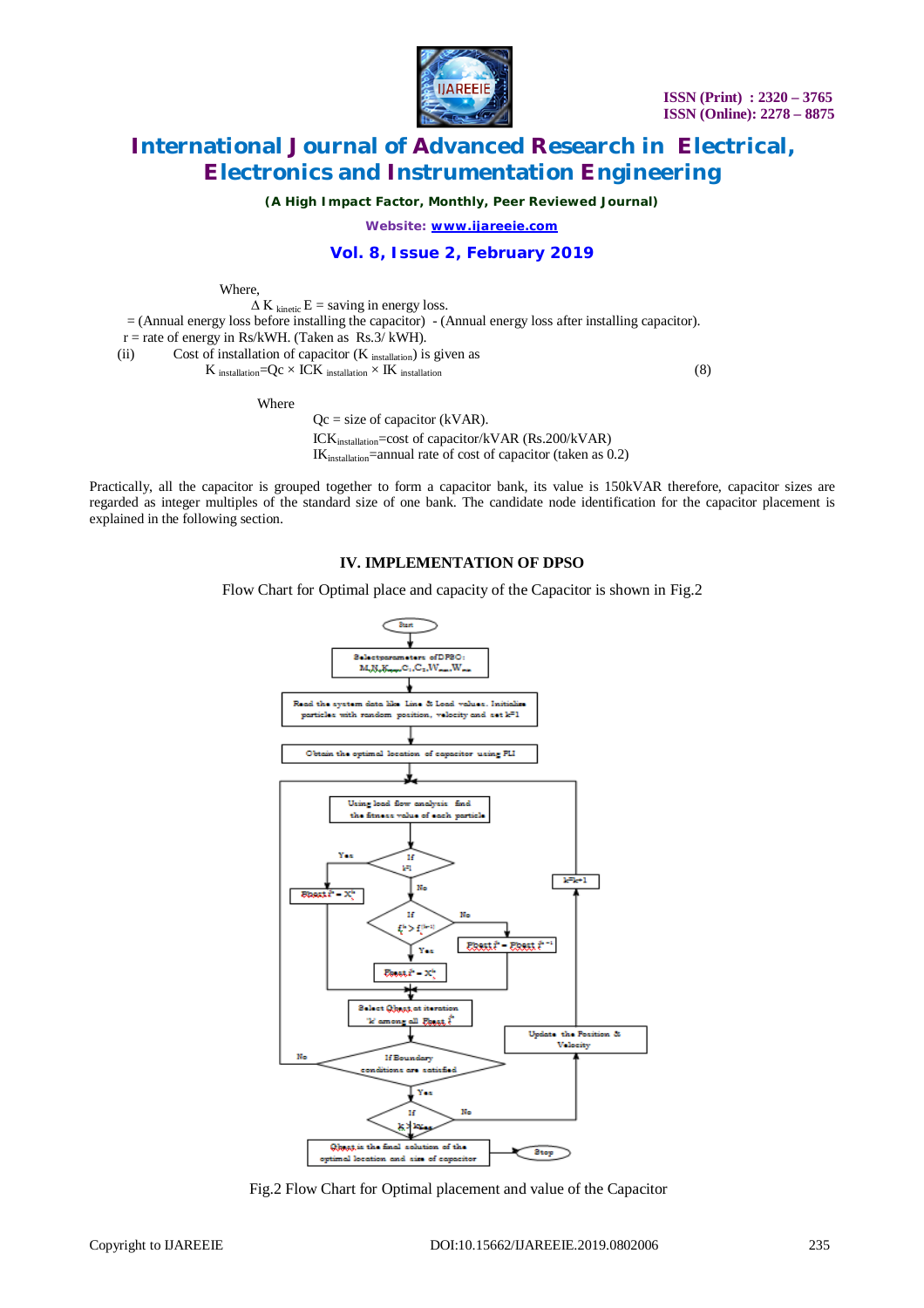

*(A High Impact Factor, Monthly, Peer Reviewed Journal)*

*Website: [www.ijareeie.com](http://www.ijareeie.com)*

#### **Vol. 8, Issue 2, February 2019**

#### **V. RESULTS AND ANALYSIS**

The proposed algorithm is tested on 15-node system and 33-node system. The capacitors locations are obtained by using candidate node identification algorithm using PLI and its value of the nodes are obtained from DPSO. These capacitors are kept at reference nodes and conduct the load flow analysis to know the improvement in voltage profile, power loss reduction and net saving for these systems.

#### **EXAMPLE:**

The proposed algorithm is tested on 15-node radial distribution system whose single line diagrams with capacitors is shown in Fig.1.The net saving for different PLI tolerance values are given in Table 1. From Table 1, it seems that the power loss index (PLI) tolerance of 0.5.is chosen to get maximum net saving and the corresponding nodes are 4, 8, 9, 11, and 15. Hence these nodes are suitable for optimal capacitor placement for obtaining maximum net saving By applying the proposed DPSO algorithm the capacitor sizes are obtained at nodes 4, 8 ,9, 11, 15 are 150,150,300,300,300 kVAR respectively. Power losses of 15-node radial distribution system are given in Table 2. The capacitor allocation and loss reduction are given in Table 3.



Fig. 3 15-Node RDS with capacitors

Table 1: Net saving for different PLI tolerance values for 15-node RDS for capacitor placement

| <b>PLI</b><br><b>Tolerance</b> | No. of<br>candidate<br>nodes | <b>Total</b><br>Capacitor<br>value<br>kVAR | Candidate<br>nodes                          | <b>Net Saving</b><br>(Rs) |  |
|--------------------------------|------------------------------|--------------------------------------------|---------------------------------------------|---------------------------|--|
| 0.9                            | 3                            | 900                                        | 4, 11, 15                                   | 665069.05                 |  |
| 0.7                            | 4                            | 1050                                       | 4, 8, 11, 15                                | 741354.54                 |  |
| 0.5                            | 5                            | <b>1200</b>                                | 4, 8, 9, 11, 15                             | 762794.73                 |  |
| 0.3                            | 8                            | 1050                                       | 3, 4, 8, 9, 11, 12,<br>14,15                | 750472.05                 |  |
| 0.1                            | 12                           | 1350                                       | 3, 4, 5, 6, 8, 9, 10,<br>11, 12, 13, 14, 15 | 563960.27                 |  |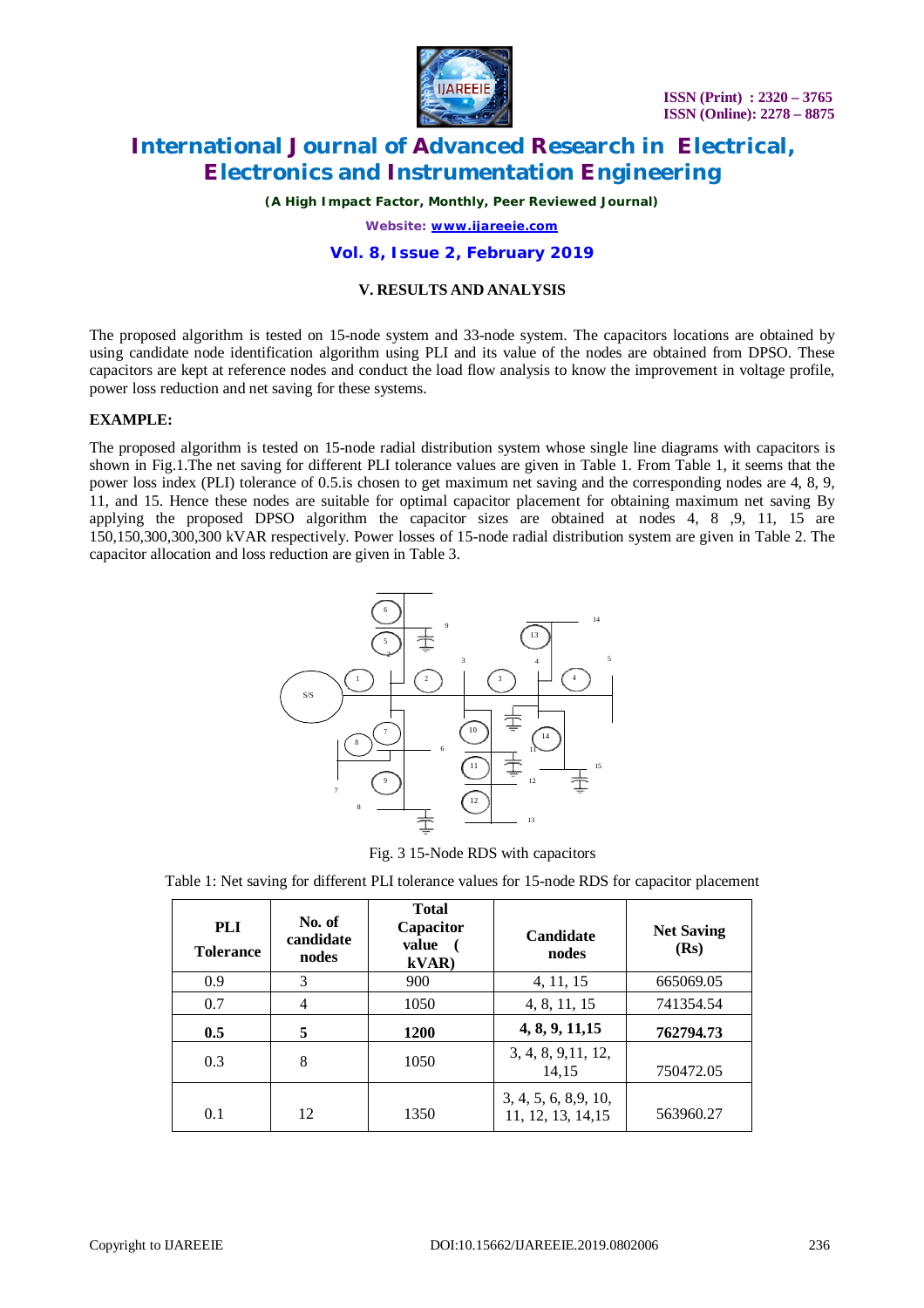

*(A High Impact Factor, Monthly, Peer Reviewed Journal)*

*Website: [www.ijareeie.com](http://www.ijareeie.com)*

### **Vol. 8, Issue 2, February 2019**

| Br.                 | <b>Sendin</b>    | <b>Receivin</b> |                       | Without<br><b>Capacitors</b>      | With<br><b>Capacitors</b>          |                                |
|---------------------|------------------|-----------------|-----------------------|-----------------------------------|------------------------------------|--------------------------------|
| No                  | g<br><b>Node</b> | g Node          | Plo<br>SS<br>(k<br>W) | $\overline{\text{Oloss}}$<br>kVAR | $P_{10}$<br>$\frac{ss}{(k)}$<br>W) | <b>Qlos</b><br>s<br>(kVA<br>R) |
| 1                   | 1                | $\overline{2}$  | 37.72                 | 36.89                             | 17.70                              | 17.32                          |
| $\overline{2}$      | $\overline{c}$   | 3               | 11.33                 | 14.01                             | 5.26                               | 6.51                           |
| 3                   | 3                | 4               | 2.45                  | 2.40                              | 1.15                               | 1.12                           |
| $\overline{4}$      | $\overline{4}$   | 5               | 0.05                  | 0.03                              | 0.05                               | 0.03                           |
| 5                   | $\overline{2}$   | 9               | 1.60                  | 1.08                              | 0.88                               | 0.59                           |
| 6                   | 9                | 10              | 0.15                  | 0.10                              | 0.14                               | 0.09                           |
| 7                   | $\overline{2}$   | 6               | 3.01                  | 2.03                              | 1.69                               | 1.14                           |
| 8                   | 6                | 7               | 0.03                  | 0.02                              | 0.03                               | 0.02                           |
| 9                   | 6                | 8               | 0.44                  | 0.30                              | 0.21                               | 0.14                           |
| 10                  | 3                | 11              | 2.18                  | 1.54                              | 1.03                               | 0.73                           |
| 11                  | 11               | 12              | 0.60                  | 0.40                              | 0.57                               | 0.38                           |
| 12                  | 12               | 13              | 0.07                  | 0.05                              | 0.07                               | 0.04                           |
| 13                  | $\overline{4}$   | 14              | 0.20                  | 0.13                              | 0.19                               | 0.13                           |
| 14                  | $\overline{4}$   | 15              | 0.44                  | 0.29                              | 0.46                               | 0.31                           |
| <b>Total losses</b> |                  |                 | 60.34                 | 59.34                             | 29.97                              | 28.61                          |

Table 2 Power Losses of 15-Node RDS for Capacitor Placement

Table 3 Capacitor allocation and loss reduction for 15-node RDS

| Node no                       | <b>Without Capacitor</b><br>Voltage (p.u) |                         |             | <b>With Capacitor</b><br>Voltage (p.u) | Q-Cap<br>(kVAR)         |                             |               |                |
|-------------------------------|-------------------------------------------|-------------------------|-------------|----------------------------------------|-------------------------|-----------------------------|---------------|----------------|
| 4                             | 0.9489                                    |                         |             | 0.9756                                 | 150                     |                             |               |                |
| 8                             | 0.9592                                    |                         |             | 0.9766                                 |                         |                             | 150           |                |
| 9                             | 0.9651                                    |                         |             | 0.9825                                 |                         |                             | 300           |                |
| 11                            | 0.9478                                    |                         |             | .9747                                  |                         |                             | 300           |                |
| 15                            | 0.9464                                    |                         |             | 0.9753                                 |                         |                             | 300           |                |
| <b>Total kVAR Compensated</b> |                                           |                         |             |                                        |                         |                             | 1200          |                |
| <b>Without Capacitor</b>      |                                           |                         |             | <b>With Capacitor</b>                  |                         |                             | % Improvement |                |
| <b>TPL</b><br>(kW)            | <b>TQL</b><br>(kVAR)                      | Min<br>Voltage<br>(p.u) | TPL<br>(kW) | <b>TQL</b><br>(kVAR)                   | Min<br>Voltage<br>(p.u) | <b>TPL</b><br>$\frac{6}{6}$ | TOL           | Min<br>Voltage |
| 60.34                         | 59.34                                     | 0.9423                  | 29.97       | 28.61                                  | 0.9694                  | 50.33                       | 51.78         | 2.71           |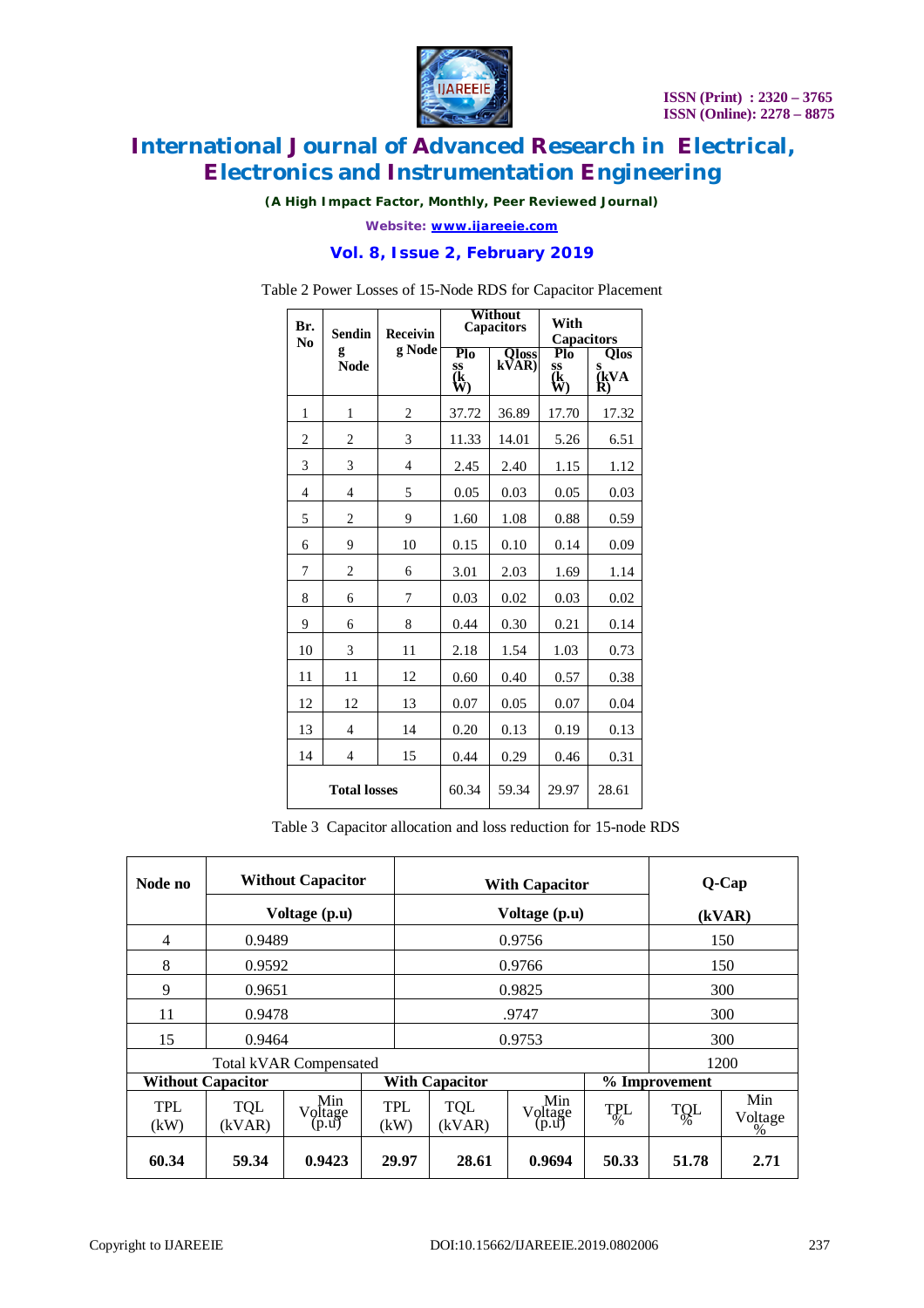

*(A High Impact Factor, Monthly, Peer Reviewed Journal)*

*Website: [www.ijareeie.com](http://www.ijareeie.com)*

**Vol. 8, Issue 2, February 2019**



Fig 5. Voltage profile at load level 1.0 for 15-node RDS before and after compensation using DPSO

The proposed DPSO results are compared with existing method for 15-node RDS is given in Table 5. From the Table 5., it is observed that DPSO has succeeded in finding the global solution with a high probability. The total real power losses are reduced from 60.3482 kW to 29.9765 kW, i.e.50.33%, reduction. The total reactive power losses are reduced from 59.3421 kVAR to 28.6149 kVAR, i.e.51.78% reduction. The minimum voltage improved from 0.9423p.u. at node 13 to 0.9694p.u. at node 13. Thus maximum voltage regulation from 5.77% to 3.06%, i.e.,46.96% improved. The net saving is Rs.7,62,794/-with capacitor placement at optimal location. To show the average performance of the algorithm, it is run 100 times, out of which proposed method converged to optimum solution 92 times whereas the existing method converged 71 times. The CPU time for the proposed method is reduced from 2.7545sec to 1.7233sec on Core 2 Duo compared with the existing method.

|                                       |             | <b>Uncom</b> | <b>Compensated</b>          |             |                        |                |  |
|---------------------------------------|-------------|--------------|-----------------------------|-------------|------------------------|----------------|--|
|                                       |             | pensated     | <b>Existing Method</b> [10] |             | <b>Proposed Method</b> |                |  |
|                                       |             |              | Node                        | Size (kVAR) | Node                   | Size<br>(kVAR) |  |
|                                       |             |              | 4                           | 450         | 4                      | 150            |  |
| Optimal locations and Size            |             |              | 8                           | 150         | 8                      | 150            |  |
|                                       |             |              | 9                           | 150         | 9                      | 300            |  |
|                                       |             |              | 11                          | 300         | 11                     | 300            |  |
|                                       |             |              | 15                          | $\theta$    | 15                     | 300            |  |
| Total Active Power loss(kW)           |             | 60.34        | 29.9960                     |             | 29.9765                |                |  |
| Total Reactive power loss<br>(kVAR)   |             | 59.34        | 29.1128                     |             | 28.6149                |                |  |
| Net Saving<br>(Rs.)                   | <b>Best</b> |              | 756168.28                   |             | 762794.73              |                |  |
|                                       | Worst       |              | 530665.67                   |             | 697370.94              |                |  |
|                                       | Average     |              | 742251.61                   |             | 752365.08              |                |  |
| Percentage loss reduction             |             |              | 50.3274                     |             | 51.1235                |                |  |
| Min.Voltage(p.u)                      |             | 0.94         | 0.9677                      |             | 0.9694                 |                |  |
| Voltage Regulation(%)                 |             | 5.77         | 3.23                        |             | 3.06                   |                |  |
| No. of times best solution<br>occured |             |              | 71                          |             | 92                     |                |  |
| Execution time (Sec)                  |             |              | 2.7545                      |             | 1.7233                 |                |  |

Table 5 comparison of test results of 15- Node RDS for capacitor placement